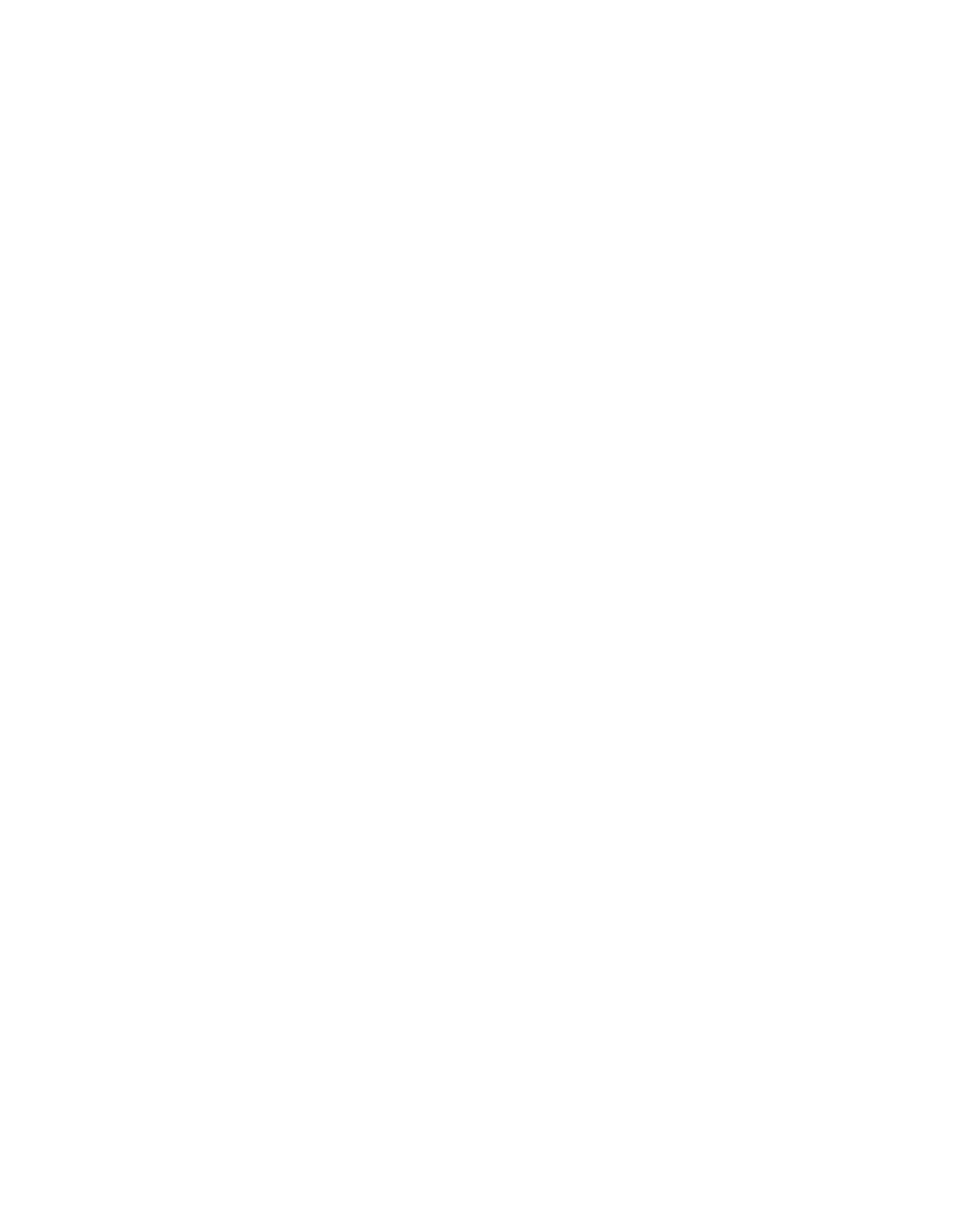### **I. GENERAL INFORMATION**

#### **1.0 STATEMENT OF NEEDS**

Wayne Township Road District (Township) is seeking qualifications for Grant Applications & Phase I/II/III Engineering Services for the Timber Lane Bridge. These services will be procured in accordance with the Township's policy on Qualifications Based Selection (QBS).

The Timber Lane Bridge has a current posting level of Legal Load Only. According to the last Inspection Report in April 2017, the culvert is in serious condition. It is recommended that the concrete box culvert and guardrails be replaced within the next five to ten years. Anticipated work is culvert replacement and any other safety and roadway appurtenances. Budget is unknown based on funding.

#### **1.1 SCOPE OF SERVICES**

The selected consultant will be required to provide grant assistance and obtain Phase I design approval from IDOT, including any/all additional permits as may be required, and provide plans, specifications and engineer's opinion of probable construction cost. Please note that this project will require a wetland delineation and permitting. Phase III will need to meet IDOT document requirements.

#### **1.2 QUALIFICATIONS REQUIRED**

To be considered for this service request, interested Firms **must** submit, at a minimum, the following information in this format and order. Failure to follow this format could result in your firm's disqualification from consideration.

- (1) Cover Letter on the firm's letterhead
- (a) One contact person for the firm
- (2) Company Background
- (a) Number of years in business
- (b) Officers of company
- (c) Annual volume of similar work
- (d) Current capacity

(e) Listing of existing suits, claims, or pending judgments (if firm has offices in multiple states/countries, a list of all existing suits, claims or pending judgments in the State of Illinois is acceptable)

(3) Comprehensive description of significant projects of similar type and size performed within the past eight years, including client, contact information, scope of work, and project schedule

- (4) Services Provided In-House
- (a) Description of types of services provided
- (b) Description of types of equipment/programs used

(5) Proposed Project Team - identify team members with qualifications. The individuals proposed must be utilized on all requests unless alternates are approved in writing by the Township.

(6) Proposed Project Approach - general description of firm's typical project approach for this type of work.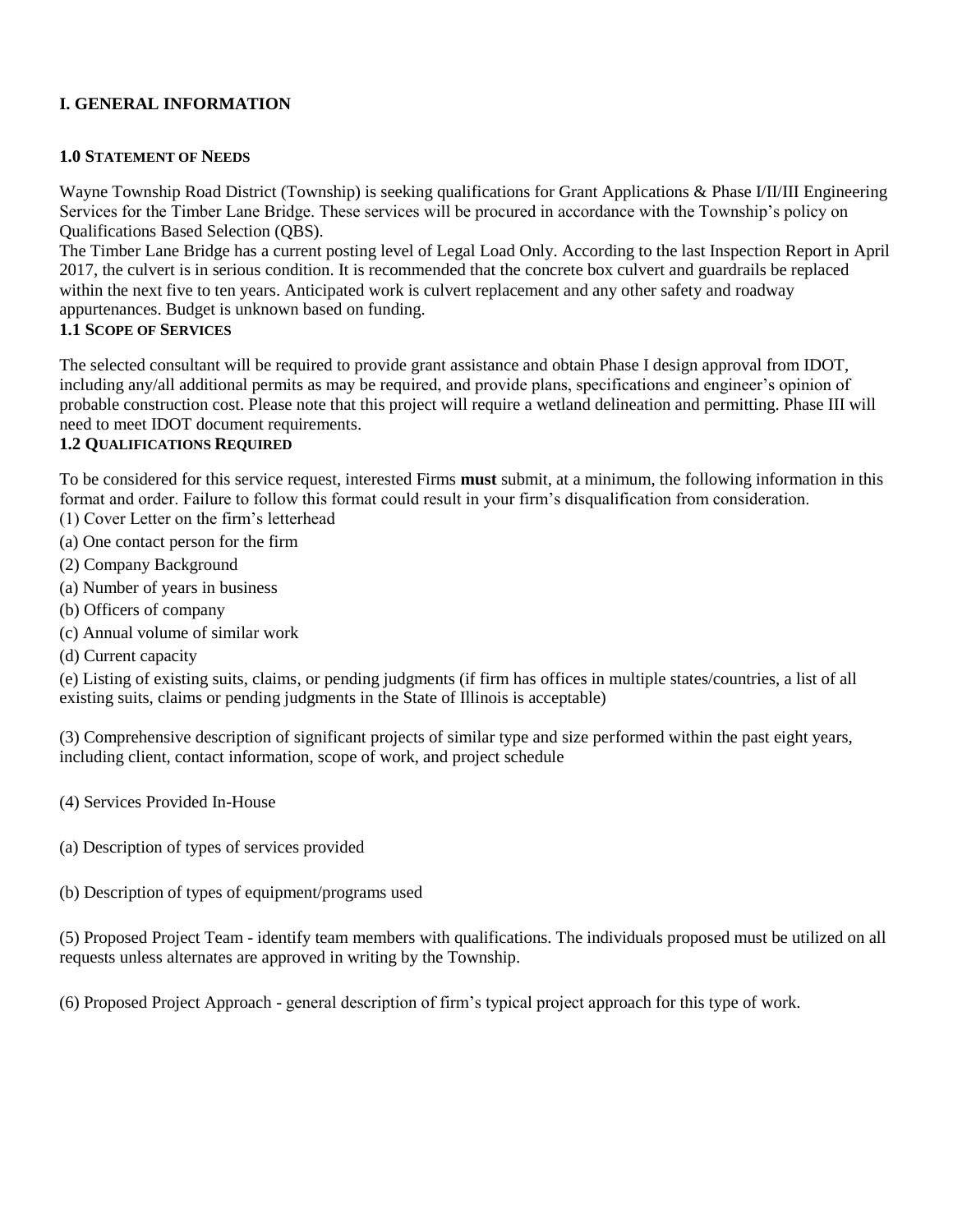#### (7) Current IDOT prequalification status

(8) Conflict of Interest disclosure statement (IDOT BDE DISC 2 Template)

(9) If the Firm proposes to use sub-consultants, this information shall be a part of the Firm's response.

### **II. RFQ SUBMITTAL REQUIREMENTS 2.0 QUANTITY AND FORMAT**

1. Two (2) copies of proposer's statement of qualifications in an 8 ' x 11 format shall be submitted. All submitted information shall be organized as outlined in Section 1.2. Two-sided printing is acceptable and encouraged. Do not submit more than 10 pages (5 sheets).

#### **2.2 DEADLINE AND PROPOSAL DISPOSITION**

RFQ shall be due **NOT LATER than 11:00 A.M. CST on August 31, 2018 and shall be delivered to Attn: Mr. Martin McManamon, Road Commissioner, Wayne Township Road District, 4N230 Klein Rd., West Chicago, IL 60185.** All submittals shall become the property of Wayne Township Road District. Submittals received after the deadline will not be considered. Once submitted, all documents will be subject to Illinois FOIA laws. Nothing proprietary or confidential should be included.

Proposals shall be clearly labeled with the Consultant's legal name, address, telephone number, and due date. Consultants are responsible for making certain that their proposal is received at the location specified by the due date and time. Wayne Township Road District is not responsible for delays caused by any mail, package or courier service, including the U.S. mail, or caused by any other occurrence or condition. No oral, telegraphic, electronic, facsimile, or telephonic proposals or modifications will be considered unless specified. Proposals received after the due date and time will be returned to the Consultant unopened.

The Proposer understands and agrees that Wayne Township Road District shall have no financial responsibility for any costs incurred by the Firm and its subcontractors in responding to this Request for Qualifications and shall not be liable for any Firm or its subcontractor's costs attributed to their own study and investigation or design of a specific project until Proposer has executed a contract with Wayne Township Road District and has been authorized in writing to proceed. Wayne Township Road District reserves the right to terminate this Request for Qualifications after three (3) days' notice to all prospective Proposers.

#### **2.3 CONTACTS**

All questions concerning the project should be directed to:

Mr. Martin McManamon, Highway Commissioner Wayne Township Road District 4N230 Klein Road West Chicago, IL 60185 Phone: 630-231-4923 Fax: 630-231-4929 wtrd@sbcglobal.net